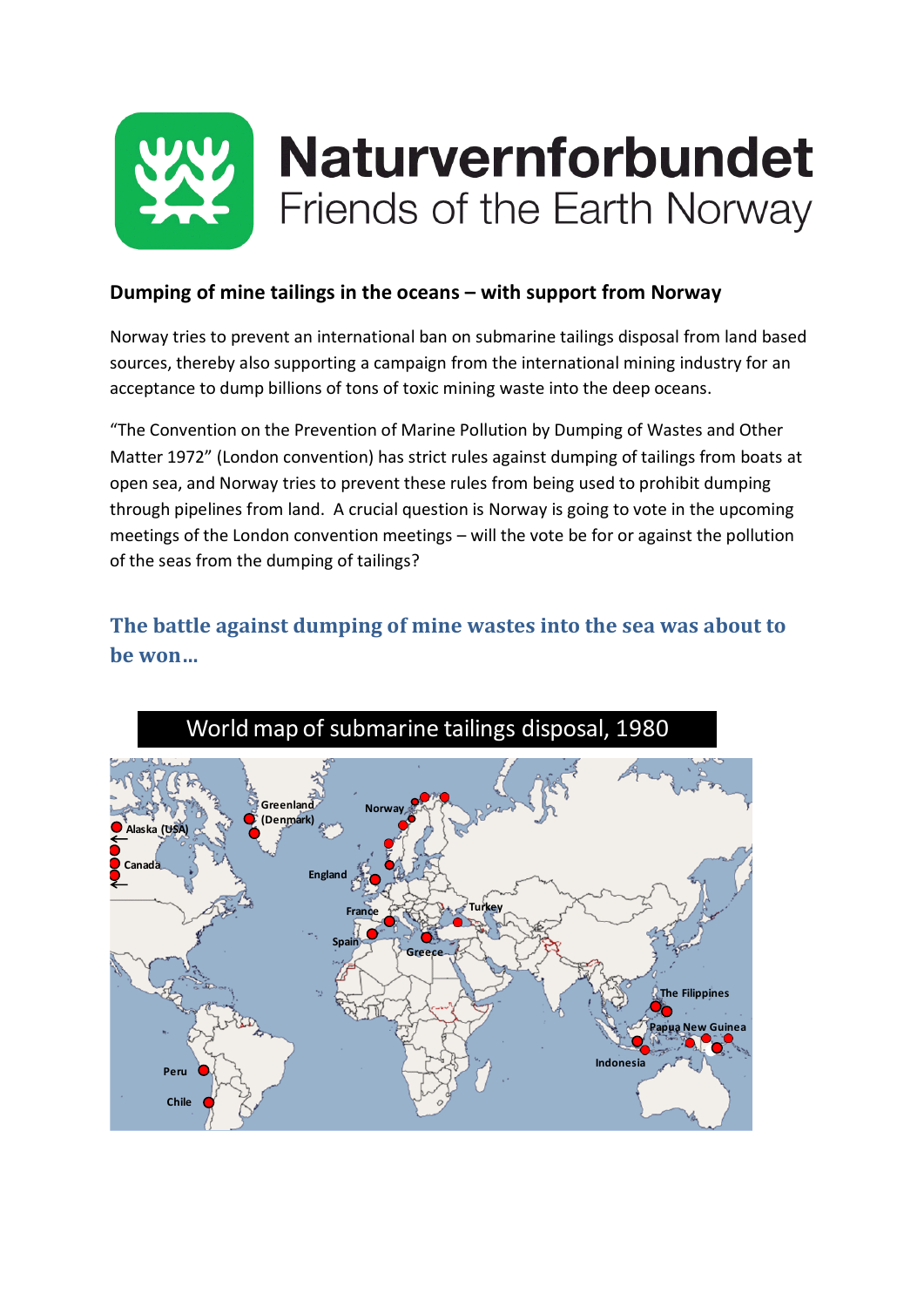

Most countries have stopped the practice of dumping of mine waste into the sea. England, Denmark (Greenland), Norway, Greece and France all had mines/factories using sea dumping, but today, only Norway is left of the European countries that practiced sea dumping. The mining companies in England, Greece and France got economic support from EU to find alternative solutions in order to comply with EU's environmental legislation.

We have seen similar development in the rest of the world. Only Norway, Chile, Turkey, Papua New Guinea and Indonesia still use submarine tailings disposal.

From 2003, following the World Bank reports on mines and environment, there was a strong international movement against riverine and submarine tailings disposal. Along with this, local communities and indigenous peoples have fought hard battles. The international campaigns showed results. Most countries abandoned submarine tailings disposal, the largest mining company of the world, BHP Billiton declared "We will not dispose of mined waste rock or tailings into a river or marine environment", and the World Bank Group more or less banned engagement in mining companies using submarine tailings disposal. Although submarine tailings disposal is the cheapest method for dealing with tailings, only 0.6% of the world mines still dump mine waste into the sea.

Brazil, China, Russia, USA, Canada and Australia have prohibited sea dumping of tailings, or they have a legal framework that in practice functions as a prohibition. When it comes to EU, we claim that the Water framework directive (WFD) of EU prohibits dumping of tailings into the sea. Friends of the Earth Norway and ten other organizations have complained to EFTA surveillance authority (ESA), claiming that Norway is violating WFD.

But, the mining industry has launched a counter attack.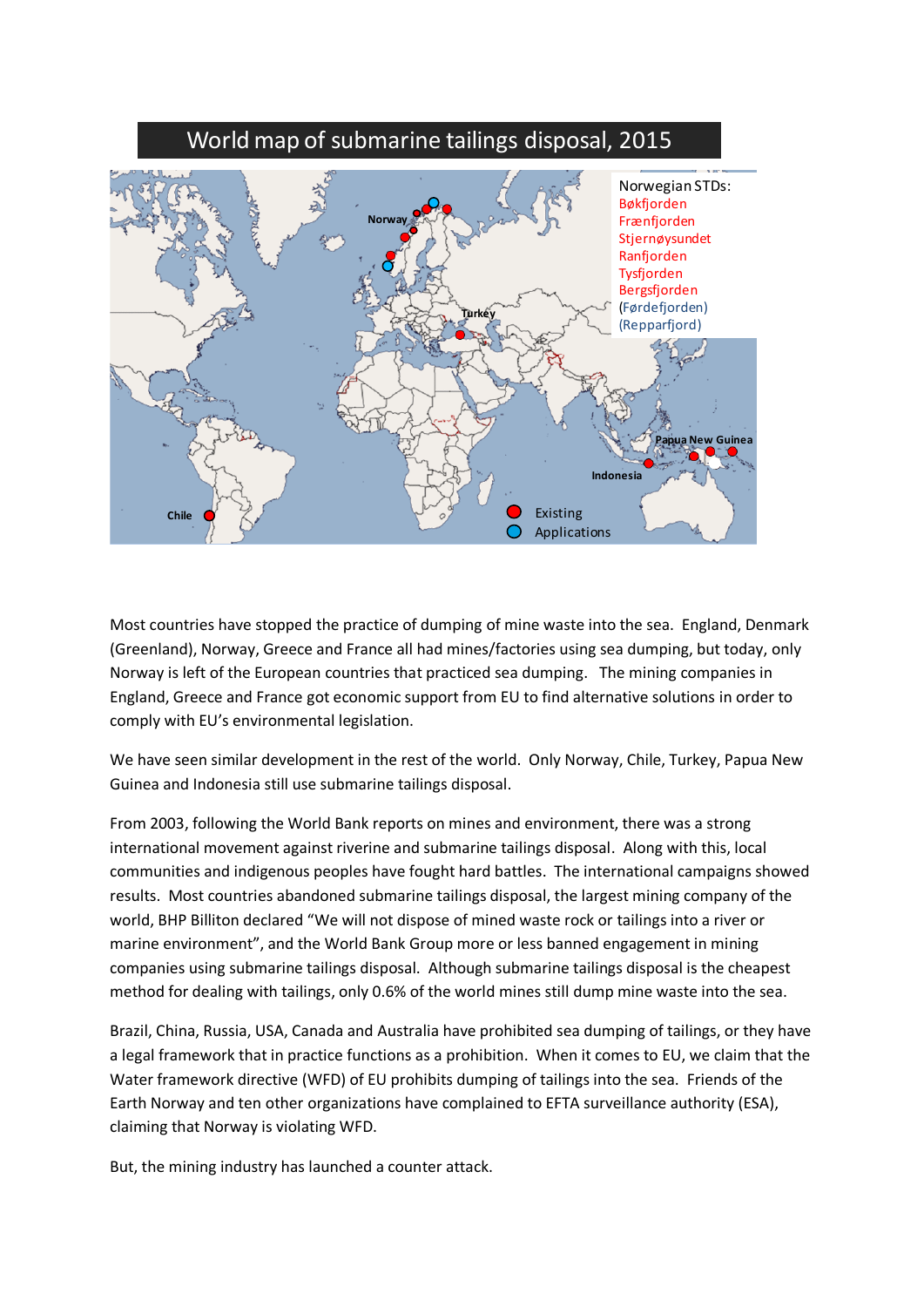# **Campaign to allow dumping of wastes into the sea, supported by Chile, Peru and Norway.**

The mining companies of the world have launched a large campaign, hidden in environmental phrases and words without meaning, in order to make it politically acceptable to dump billions of tons of toxic mine waste into the deep oceans. The large mining industry of Chile initiated the campaign, with support from the governments of Chile and Peru. If they succeed, it is probable that many countries will follow, especially developing countries. Economically it will be difficult to compete with mines dumping their waste in the sea. Fiji, New Caledonia, Philippines and Solomon Islands are countries where mining companies already exert a significant pressure to get a permit for submarine tailings disposal.

The campaign to make it politically acceptable for the Norwegian mining industry to dump mine waste into the fjords should not be regarded as a Norwegian matter only. The campaign should be seen in connection with the international campaign for submarine tailings disposal initiated in Chile. Norwegian authorities have been a part of this campaigne, and their contribution comes through several types of input:

- 1. The Norwegian official policy is that submarine tailings in Norwegian fjords are acceptable. (The national mining strategy and several permits to dump tailings into Norwegian fjords.) (Responsible authorities: Directorate of the Environment, and the Department of climate and environment.)
- 2. Economic support to "research", to show that dumping of mine waste can be done in an environmentally friendly way, and that the dumping sites are not long-lasting damaged. (Responsible authority: The research council of Norway-RCN)
	- a. NYKOS (2014-2019) New Knowledge on sea deposits. NOK 22.4 mill in support from RCN. NOK 5.6 mill from mining companies.
	- b. Imptail (2010-2013) Improved Submarine Tailings Placements in Norwegian fjords. NOK 3 mill from RCN and NOK 3 mill from mining companies.
	- c. Mine Tailing Effects on Deep-sea Ecosystems- an international workshop (LIMA)
	- d. Shore-line and sub-sea placement of mine tailings (2013?)
	- e. MITE-DEEP. Co-funded by NCR and INDEEP. Led by Eva Ramirez-Llodra (NIVA). Coled by Mr Lonel Sierralta (Chilean DSTP initiative) $1$
- 3. Economic support to international conferences with hidden agendas to promote acceptance of submarine tailings disposal.
	- a. The conference in Lima 10th 14th june 2015. (Norwegian authority: The research council of Norway)
	- b. Conference in Norway, Eigersund in 2009[: http://www.niva.no/seminarer-og](http://www.niva.no/seminarer-og-presentasjoner/marine-and-lake-disposal-of-mine-tailings-and-waste-rock)[presentasjoner/marine-and-lake-disposal-of-mine-tailings-and-waste-rock](http://www.niva.no/seminarer-og-presentasjoner/marine-and-lake-disposal-of-mine-tailings-and-waste-rock) The Norwegian Pollution Agency (SFT) was one of the sponsors, together with NIVA, several mining companies and "Norwegian Mineral Industry". (SFT has now changed name to the Directorate of the Environment).

<sup>1</sup> <sup>1</sup> <http://www.niva.no/en/deep-sea-tailing-disposal>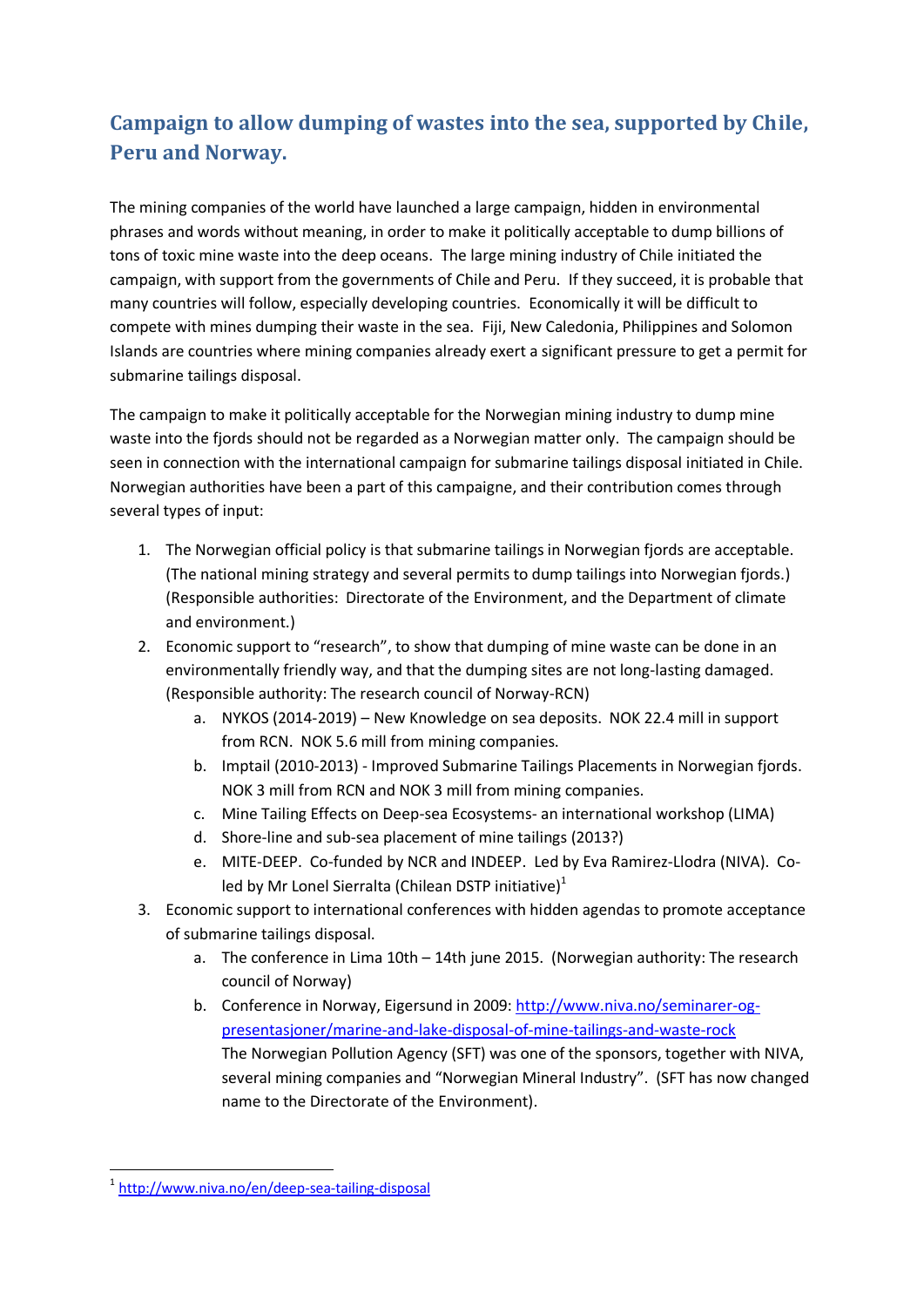*4.* Prevent decisions in international conventions/ agreements that could stop/ regulate the dumping of mine waste from land based sources. (Responsible authorities: Directorate of the Environment, and the Department of climate and environment.)

*Even if it is said that the Norwegian campaign is solely focused on Norwegian fjords, which are said to be especially well suited for this purpose, the Norwegian activity in reality supports all dumping of mine waste into the sea, both in Norwegian fjords and the deep oceans of the world.* 

#### Short review of the Norwegian international activity concerning submarine tailings disposal.

**The London convention (LC) and protocol (LP)** has collaborated with UNEP-GPA since 2008, to address the problem of dumping mine waste from land based sources.

LC prohibits such dumping from ships on open sea, and regulates the Norwegian oil and gas activity in the North Sea, with a no-waste principle. Mine waste dumped into the sea/ fjord is in principle also affected by the general purpose of LC/LP to avoid pollution of the seas, but with weak legal backing. The IMO Legal Affairs and External Relations Division has assessed this, and concluded that this is a question in need for interpretation by the contracting parties. IMO (International maritime organization) is secretariat for LC/LP.

Since 2008, LC/LP has collaborated with UNEP-GPA to stop/ regulate the dumping of mine waste from land, and in connection with this, Norway has tried hard to prevent any decisions that could mean a stop to the dumping of mine waste in Norwegian fjords.

• April 2011 - meeting of the LC scientific group:

In connection with the collaboration with UNEP-GPA on submarine tailings disposal, the LC scientific group asked Norway to inform about the Norwegian practice. The conclusion of the Norwegian presentation: "Submarine tailings disposal is common practice in Norway, and will also be considered in future projects". The Norwegian delegation: Gunnar Skotte and Øyvind Christophersen from the directorate of Climate and Pollution and Andrew Sweetman from NIVA (The Norwegian Institute for Water Research). NIVA is a consultant for several mining companies that have got or have applied for a permit to dump mine waste into a nearby fjord. Sweetman is now with IRIS (International Research Institute of Stavanger, also engaged in submarine tailings disposal), and made a presentation at the conference in LIMA, june 2015, telling how fast life is returning in fjords with mine waste.

- 31.10.2011 additional information to the LC scientific group: Answers to questions from the LC scientific group. The Greenpeace representative had asked whether the cost of operation was important for choosing submarine tailings disposal or not. The Norwegian answer was that this could have significant weight, and used the application for dumping in Repparfjord (Nussir) as an example. They stated that submarine disposal was 100 times cheaper to establish and 10 times cheaper to run than a tailings dam on land. $<sup>2</sup>$ </sup>
- May 27. 31. 2013, meeting in the LC/LP scientific group: "The delegation of Norway expressed reservations about the need to develop guidance,

<sup>1</sup> 2 E-mail from Gunnar Skotte o LC/LP-secretariat 31.10.2011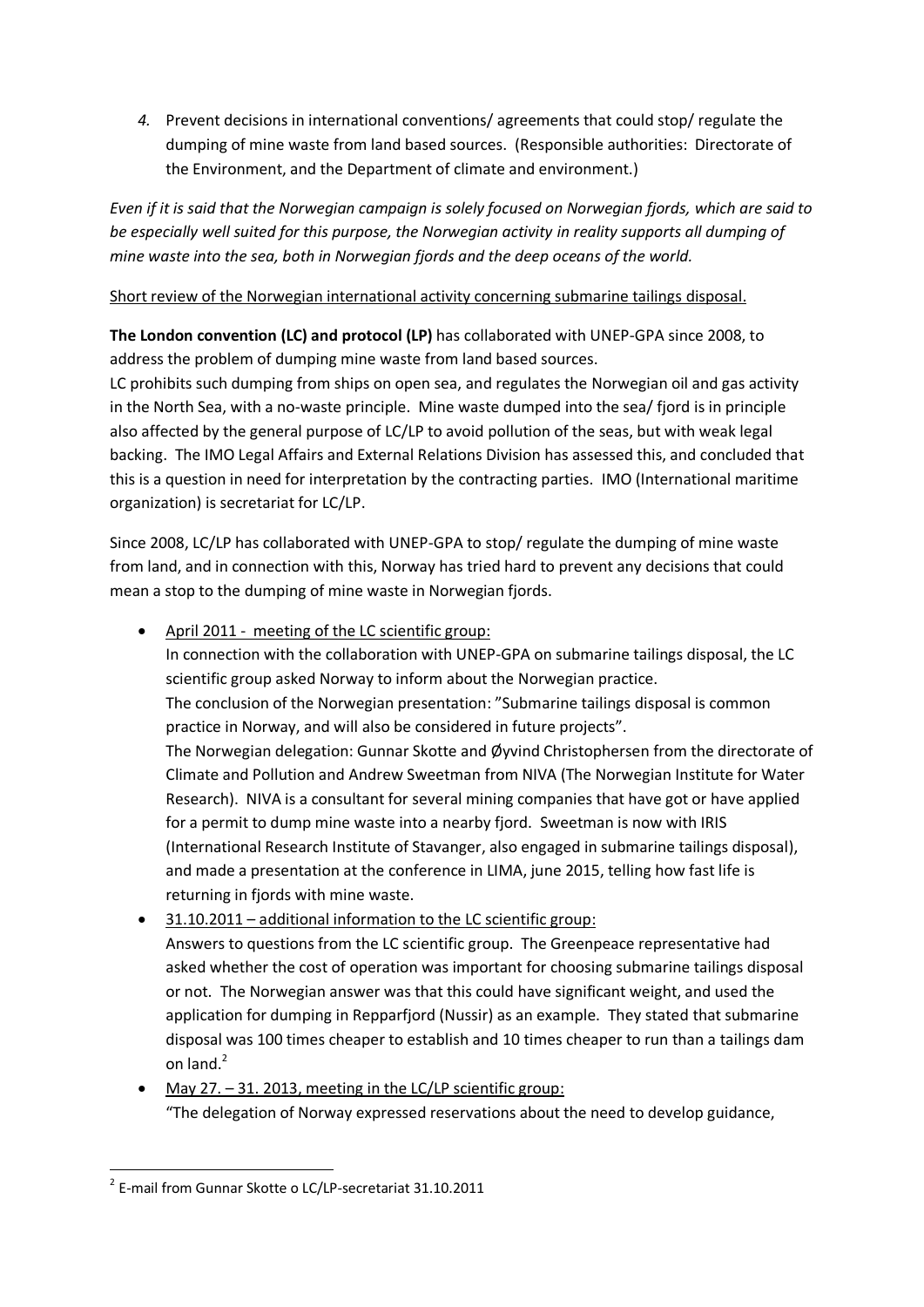given that many of the mines identified in the report were in Norway and it consistently aims to find the best outcomes for the environment."<sup>3</sup>

- October 14. 18. 2013, main meeting in LC:
	- o The secretariat supports the proposition of the scientific group to establish regulations and guidance documents to control the dumping of mine waste from land. Norway expressed reservations against this proposal.
	- $\circ$  On initiative from Chile, the Norwegian delegation had a separate meeting with the Chilean delegation to discuss a common approach to the question of submarine tailings disposal.<sup>4</sup>
	- o Norway becomes a member of an interim committee together with Chile, Peru and several other representatives for further work connected with the question of submarine tailings disposal
- November 2014 meeting in  $LC/LP$ :

The IMO Legal Affairs and External Relations Division states that "the issue of whether marine disposal of tailings from mining operations was included in the definition of dumping under LC/LP had to be interpreted by the State Parties to LC/LP." In other words, they concluded that a possible interpretation is that dumping of tailings through a pipe could be "inside" the LC regulatory framework for dumping. If this is accepted as the final conclusion, it would mean a total stop to dumping of mine waste from land. LC can accept dumping of inert material of geological origin, but the guidance document for assessing such material exclude mine tailings. In other words, that would be a serious situation for mining companies eager to continue dumping of mine waste into the sea.

The meeting report states that "Several delegations were of the view that the discharge of tailings into the marine environment through pipelines did not seem to be within the remit of the London Convention and Protocol."<sup>5</sup> The protocol does not name these delegations, but it is likely to assume that the delegations from Norway, Chile and Peru were among them.

 June 10. – 14. 2015 – conference in Lima (Peru) about submarine tailings disposal: The Norwegian Directorate of Environment (Harald Sørby) participated in the conference with a speech telling about the process in connection with the permit to dump mine waste in Førdefjorden, with the strongly criticized conclusion of the directorate that the environmental disadvantages were less than the positive effects for the society. He tells about assessment of alternatives to the dumping into the fjord, although there never was anything else than a superficial assessment of alternatives, no proper EIA. The directorate neither required an assessment of underground mining from day one, combined with backfilling option (cut and fill etc). The other Norwegian contributions were by Nepstad from Sintef (consultant firm for Nordic Mining - Førdefjorden) and Sweetman from IRIS (previously with NIVA, a consultant firm for several mining companies). The conference was funded by:

**<sup>.</sup>** <sup>3</sup> Memorandum, Alan Spackman, Vice President, Offshore Division, INTERNATIONAL ASSOCIATION OF DRILLING CONTRACTORS, 29.07.2013.

<sup>&</sup>lt;sup>4</sup> Anja Elisenberg (head of the Norwegian delegation, from the Department of the environmental protection) and Anne-Grethe Kolstad (directorate of climate and pollution) participated in the meeting with the Chilean delegation (Jorge Imhoff, alternate permanent representative of Chile to the IMO).

<sup>&</sup>lt;sup>5</sup> London convention and protocol, REPORT OF THE THIRTY-SIXTH CONSULTATIVE MEETING AND THE NINTH MEETING OF CONTRACTING PARTIES. 10.11.2014.